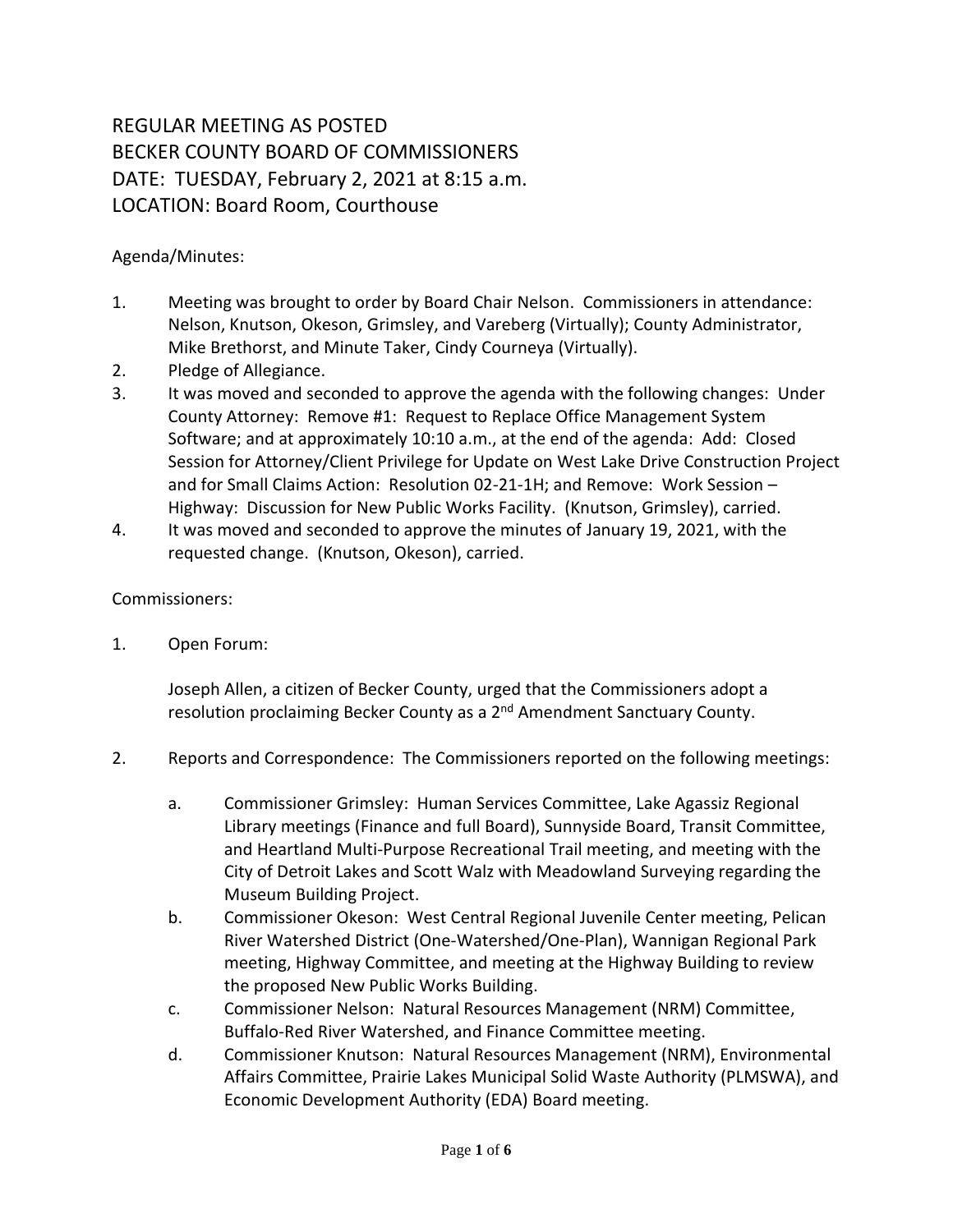- e. Commissioner Vareberg: No reports given at this time.
- f. County Administrator, Mike Brethorst: Noted a Better Futures Sale this Thursday and Friday through Environmental, with items for sale on a first-come, first-serve basis to include: filing cabinets, 26 bookshelves, doors, office chairs, and a television. He also provided an update on the CARES Business Relief Grant Program, on open positions on various committees, and on the sale of the Minimum Security Facility.
- 3. Appointments: There were none.
- 4. County Administrator One Watershed-One Plan (1W-1P) Buffalo Red River (Plan Implementation):
	- a. Chair Nelson presented, along with the Becker County Soil & Water Conservation District Director, Bryan Malone. Discussion followed with the commissioners providing their input and stating their intent.

Commissioners Knutson and Vareberg would not support the 1W-1P, due to the concerns and frustration with the bureaucracy; nor would Commissioner Grimsley support at this time, noting inadequate time to review. He did suggest that he would be interested in reviewing it, with it brought back to the Board for further discussion and consideration.

Chair Nelson asked for the Board's support, emphasizing that there is local representation on the One-Watershed/One Plan Advisory Board. He also pointed out that the landowners will lose much needed funding if the County chooses not to participate and that the County receives State funding for other County programs. Commissioner Okeson would support, noting his active participation with the Pelican River Watershed District, commenting that this would unify what has been going on there.

- b. BCSWCD Director, Bryan Malone, noted that the Plan was prepared by an Advisory Board of citizens and staff from this area and that the State is supporting Becker County's local plan. He also reported that if Becker County opts out of approving the Plan, that the MN Board of Water & Soil Resources (BWSR) is asking that he provide an explanation or reasons for Becker County's decision.
- c. It was moved and seconded to approve Resolution 02-21-1G: to Adopt and Implement the Buffalo-Red River Comprehensive Watershed Management Plan, as presented. (Nelson, Okeson), with a roll call vote called and taken: Knutson – Nay; Okeson – Yay; Nelson – Yay; Grimsley – Nay; and Vareberg – Nay. Motion failed 2-3.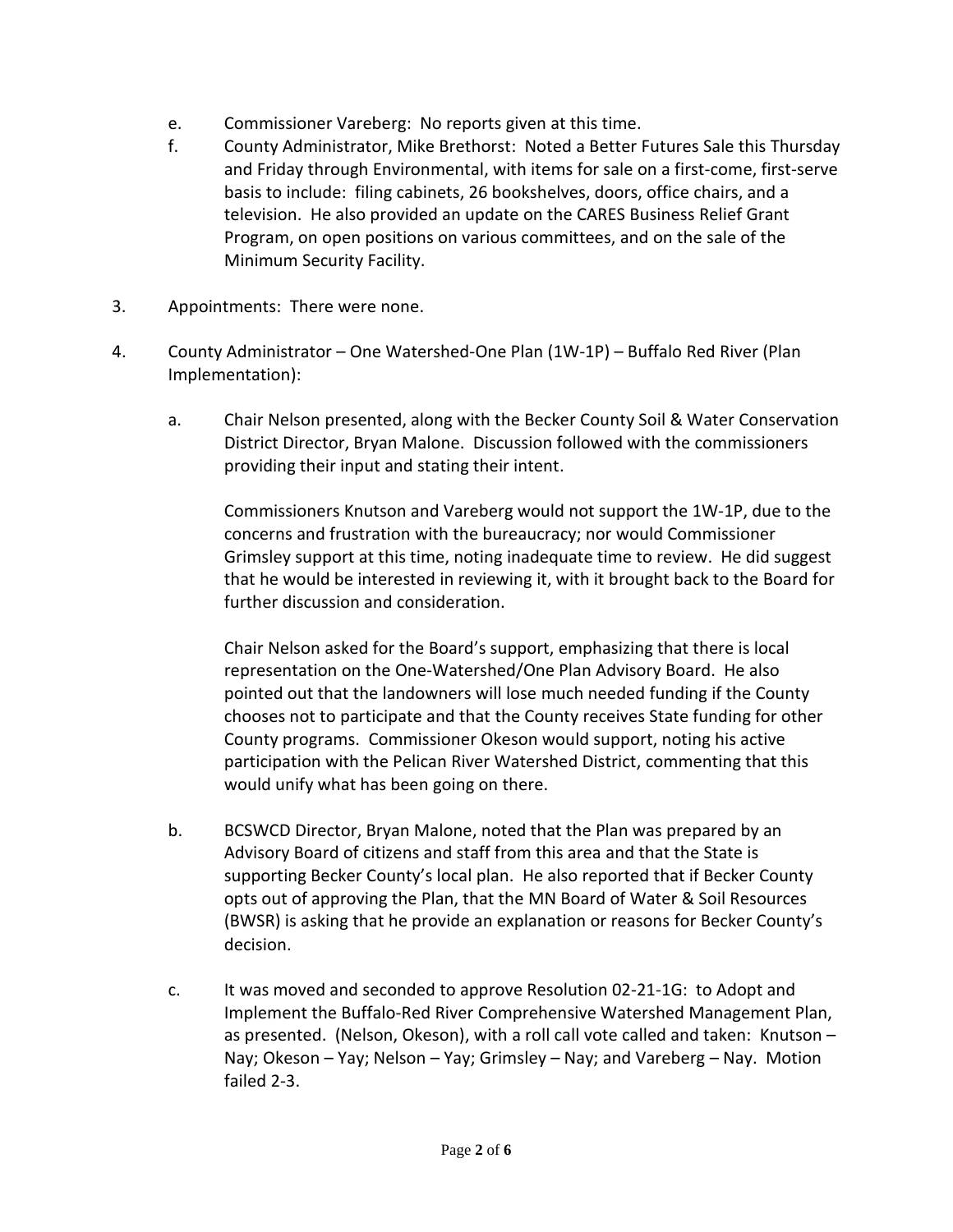- d. Chair Nelson clarified that no action was needed at this time relative to the Implementation of the 1W-1P Agreement and therefore no action was taken.
- e. The item will be brought back to the Board for further discussion and consideration at the next Board meeting of February 16, 2021.

Finance Committee Minutes: Mary Hendrickson presented:

- 1. It was moved and seconded to approve the Regular Claims, Auditor Warrants, and Over-90-Day Claims, as presented:
	- a. Auditor's Warrants (Tuesday Bills):
		- i.  $01/20/2021$  in the amount of \$1,530,096.92
		- ii.  $01/20/2021$  in the amount of  $\zeta$  28,787.79 (Cost-Effective)
		- iii. 01/21/2021 in the amount of \$ 3,840.00
		- iv.  $01/26/2021$  in the amount of \$ 233,558.04
		- v. 01/27/2021 in the amount of \$ 7,880.00
		- vi. 01/29/2021 in the amount of \$ 549,047.00 For a Total Amount of \$ 2,353,209.75
	- b. Over-90-Day Claims:
		- i. L&M Fleet dated 07/15/2020 in the amount of \$168.87 (receipt was lost);
		- ii. Mark's Electric dated 10/29/2020 in the amount of \$195.00 (invoice just received);
		- iii. NOW Micro dated 08/2020 in the amount of \$1,665.00 (invoice just received).

(Knutson, Grimsley), carried.

Auditor-Treasurer: Mary Hendrickson presented:

- 1. Licenses and Permits:
	- a. It was moved and seconded to approve Resolution 02-21-1A, to approve the Gambling Application for Exempt Permit to conduct a Raffle for the Carsonville Fire Fighters Association on October 16, 2021, for the Carsonville Fire & Rescue – Station 2, 24770 County Highway 48, Osage, MN, in Osage Township. (Knutson, Okeson), carried.
- 2. It was moved and seconded to approve Resolution 02-21-1B, to approve the application for Re-purchase of Tax Forfeited Lands for Wanda C. Boswell, Parcel #: 04.0080.000, with the re-purchase price of \$4,769.95 paid in full. (Knutson, Okeson), carried.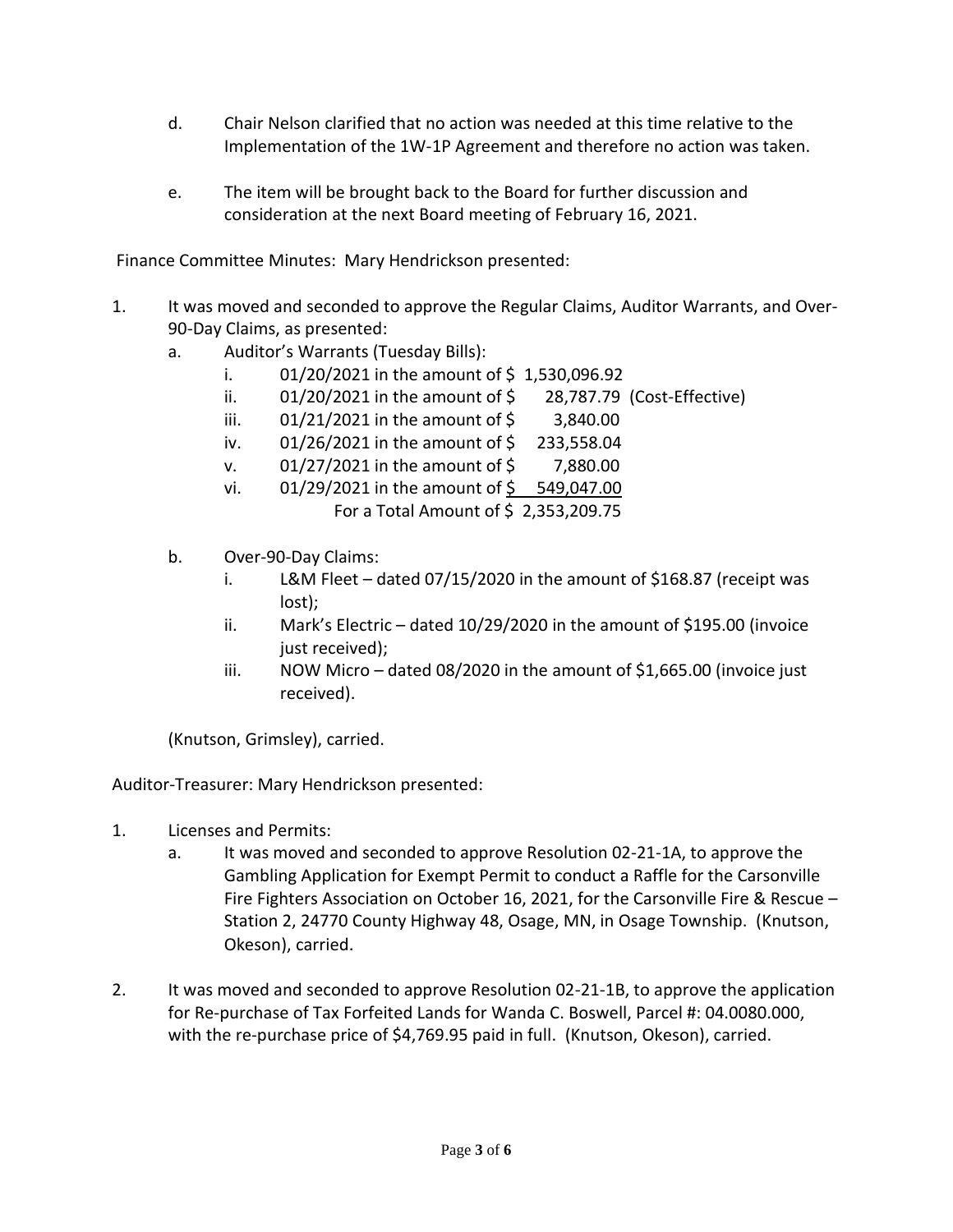3. It was moved and seconded to approve Resolution 02-21-1C, to advertise and hire a fulltime Accountant, due to a retirement; with an intended start date of May 3, 2021, and if the position is filled internally, to authorize to advertise and fill that vacant position. (Okeson, Knutson), carried.

Assessor – Lisa Will presented:

- 1. It was moved and seconded to approve the following abatement:
	- a. PIN #:  $51.0021.001 City$  of Lake Park in the amount of -\$578.00, due to a house fire. Total Abatement = -\$578.00 (Knutson, Okeson), carried.

Sheriff: Todd Glander presented:

1. It was moved and seconded to approve Resolution 02-21-1E, to hire two (2) full-time Sheriff Deputy positions through the normal hiring process, due to resignations. (Okeson, Knutson), carried.

Land Use – Parks & Recreation – Guy Fischer presented:

- 1. It was moved and seconded to approve the Grant Contract Language and Workplan for the Bucks Mill – MN Department of Natural Resources (MN-DNR) – Conservation Partners Legacy Program Grant Award for the two (2) acre land acquisition; with the grant award at \$26,225.00 and County Match at \$2,700.00, with the total project cost at \$28,925.00. (Okeson, Grimsley), carried.
- 2. It was moved and seconded to approve Resolution 02-21-1F, to support and approve the ULTRA Snowmobile Club Grant Application to the MN Department of Natural Resources (MN-DNR), for the Federal Recreational Trail Program's Equipment Grant to purchase grooming equipment at an estimated cost of \$43,415.00, and with a 25% secured match by the ULTRA Snowmobile Club. (Knutson, Okeson), carried.

Human Services – Denise Warren presented:

- 1. It was moved and seconded to approve the Subacute Detox 2021 Contract Renewal for Detox Services with Central MN Mental Health Center, at a cost of \$500.00 per day and Civil Commitment services, when needed, at a cost of \$560.00 per day. (Grimsley, Knutson), carried.
- 2. It was moved and seconded to approve the 2020-2022 Community Partnership Agreement, as presented, between Becker County Public Health/WIC and Mahube-OTWA Community Action Partnership, Inc., Head Start/Early Head Start Programs. (Grimsley, Okeson), carried.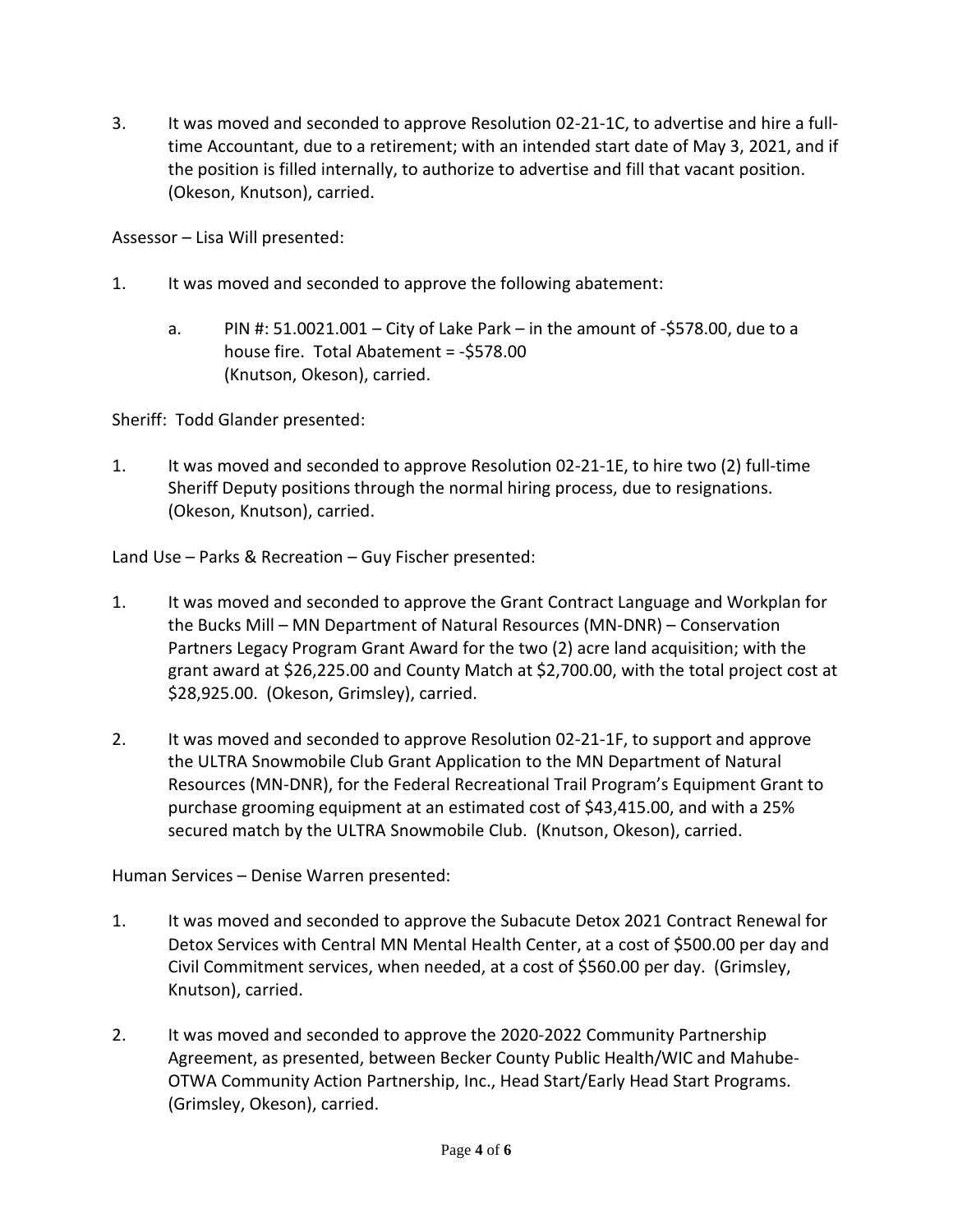- 3. It was moved and seconded to accept the Fourth Quarter Board Reports for Adult Services, Behavioral Health, Child Protection, Child Support, Income Maintenance, Public Health, and Combined (AS, PH, BH). (Grimsley, Knutson), carried.
	- 4. It was moved and seconded to approve the Human Services Claims for Human Services, Public Health, and Transit, as presented. (Grimsley, Okeson), carried.

Becker County Museum – Executive Director, Becky Mitchell presented:

1. It was moved and seconded to approve Resolution 02-21-1I, to reaffirm support for the Becker County Historical Society & Museum's Capital Campaign, as presented; to approve full support of a grant total of \$1,100,000.00 towards this project and for Becker County to act as the fiscal agent on behalf of the museum and the State of MN, in accordance with the rules and regulations by the State of MN Bonding guidelines. (Grimsley, Okeson), carried.

Highway – Jim Olson presented:

- 1. It was moved and seconded to approve the purchase of Total Station Survey Instrument from Frontier Precision, Waite Park, MN, at a cost of \$30,986.20 at State Contract Pricing. (Okeson, Nelson), carried.
- 2. It was moved and seconded to approve the purchase of a 2021 Sullair 185 Compressor with reel and trailer at the low quote of \$22,950.00 from RDO Equipment, Moorhead, MN. (Okeson, Knutson), carried.
- 3. It was moved and seconded to approve Resolution 02-21-1D, to support the City of Frazee's application to MnDOT for funding through the Local Road Improvement Program (LRIP), for the reconstruction of South River Drive between Becker County 10 (Juniper Avenue) and East Main Avenue; and that Becker County is willing to be the sponsor for said project through to its completion. (Okeson, Knutson), carried.

Commissioners - Closed Session for Attorney/Client Privilege for Update on West Lake Drive Construction Project and for Small Claims Action: Resolution 02-21-1H.

- 1. It was moved and seconded to approve Resolution 02-21-1H, to hereby Close the Session pursuant to the attorney-client privilege, to discuss the features of the County's litigation regarding the West Lake Drive Construction Project (Right-of-Way) and a separate Small Claims Action. (Knutson, Grimsley), carried.
- 2. Closed Session –
- 3. It was moved and seconded to Open back into Regular Session. (Knutson, Grimsley), carried.